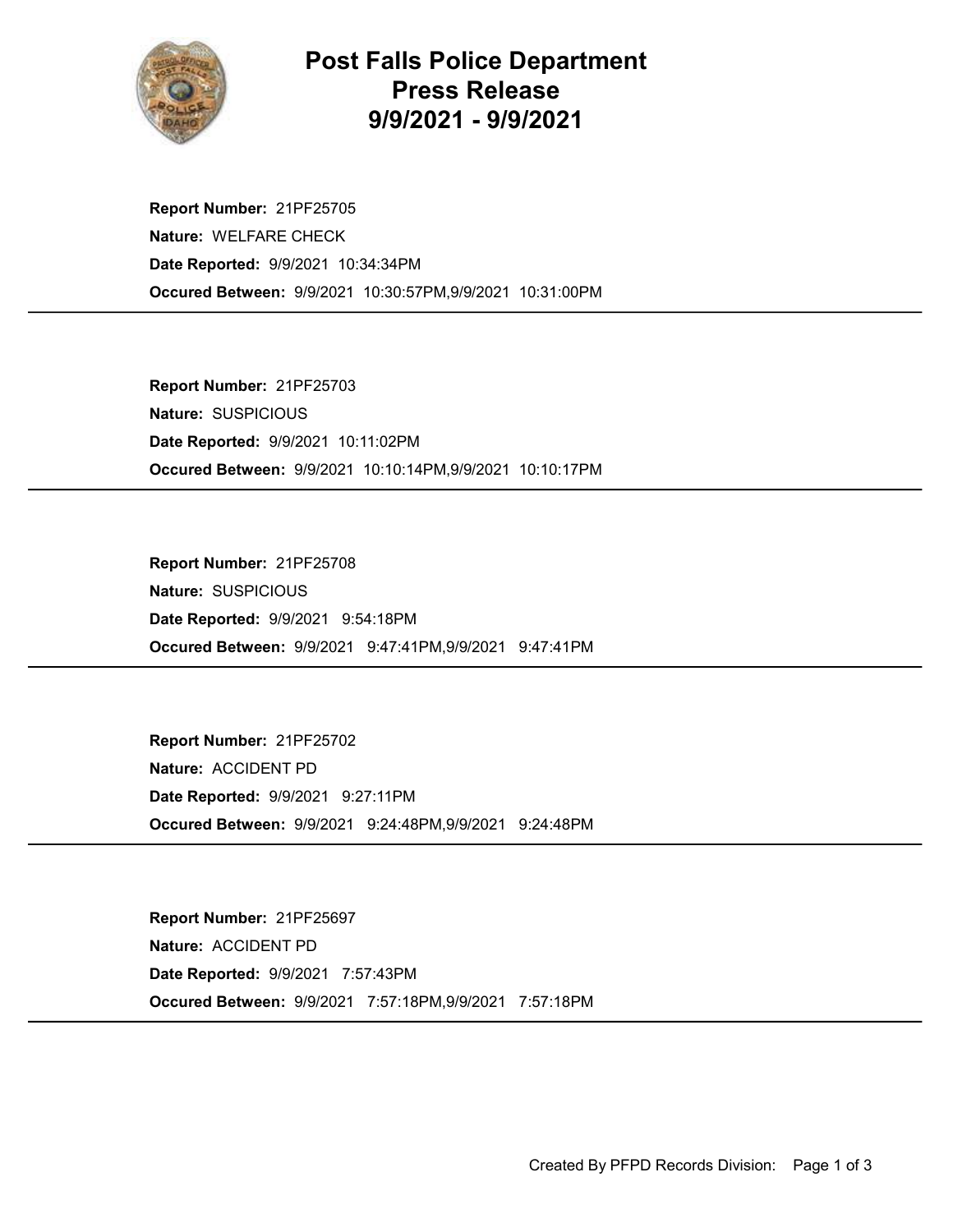Occured Between: 9/9/2021 7:41:16PM,9/9/2021 7:41:16PM Report Number: 21PF25696 Nature: K9 USAGE Date Reported: 9/9/2021 7:41:31PM

Occured Between: 9/6/2021 10:00:00AM,9/6/2021 11:00:00AM Report Number: 21PF25691 Nature: MAL INJURY Date Reported: 9/9/2021 7:05:43PM

Occured Between: 9/9/2021 6:39:01PM,9/9/2021 6:39:01PM Report Number: 21PF25686 Nature: DRUGS Date Reported: 9/9/2021 6:39:10PM

Occured Between: 9/9/2021 6:31:15PM,9/9/2021 6:31:15PM Report Number: 21PF25685 Nature: K9 USAGE Date Reported: 9/9/2021 6:31:23PM

Occured Between: 9/9/2021 1:37:09PM,9/9/2021 1:37:14PM Report Number: 21PF25647 Nature: ACCIDENT PD Date Reported: 9/9/2021 1:39:33PM

Occured Between: 9/9/2021 12:54:30PM,9/9/2021 12:54:30PM Report Number: 21PF25640 Nature: INFORMATION Date Reported: 9/9/2021 12:54:30PM